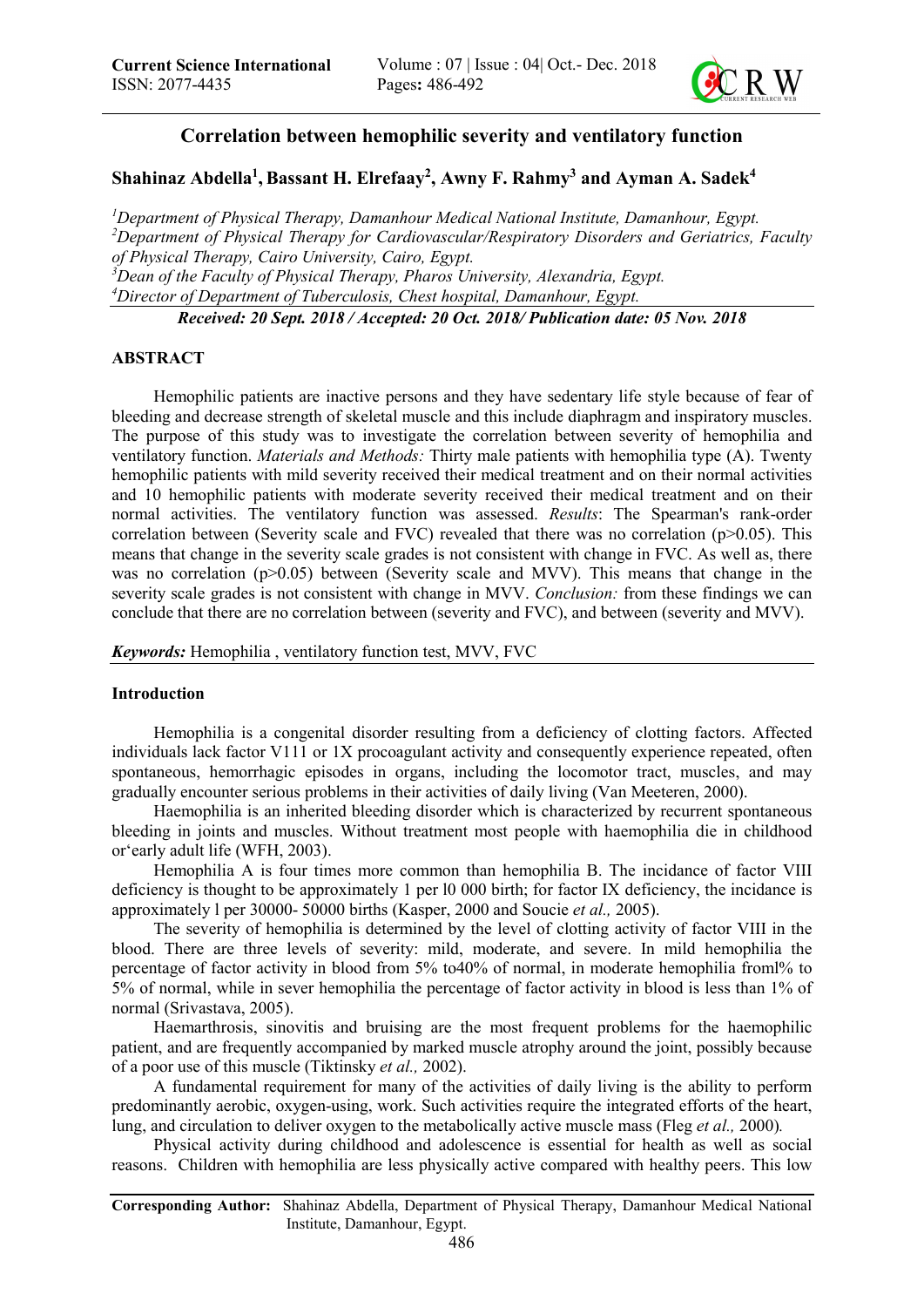activity level may influence their physical capacity, muscular ability and bone strength (Falk *et al.,* 2000).

Also, children with hemophilia who are less active than their healthy peers generally have decreased muscle strength and flexibility, and have lower aerobic working capacity (Lane *et al.,* 2004).

Pulmonary function test are valuable tool for respiratory system evaluation, representing an important adjacent to (patient history, various lung imaging studies and invasive testing such as bronchoscope and open lung biopsy). Pulmonary function test is normally repeated at least three times to ensure reproducibility, so, it can only be used only on patients who are able to understand and follow instructions, thus, this test is not suitable for patients who are unconscious, heavily sedated, have limitations that would interfere with vigorous respiratory efforts or patient with recent heart problem (Steckbeck *et al.,* 2002).

The normal range of FVC is approximately 80% or more of predicted. A reduced FVC may be indicative of restrictive lung disease. But the FVC can also be reduced from significant airflow limitation, muscle weakness, or poor effort or technique. Also for asthmatics the bronchioles are constricted during forced expiration and the air trapped in the lung that leads to decreased FVC. A similar problem exists with individuals who smoke or have bronchitis (Berger and Halastala, 2001; Rundell *et al.,* 2001).

The MVV is a test of the overall function of therespiratory system. It is influenced by the status of the respiratory muscles, the compliance of the lung-thorax system, the condition of the ventilatory control mechanisms, and the resistance offered by the airways and tissues. The MVV is typically decreased in subjects with moderate or severe obstructive disease. This may be the result of the increased airway resistance caused by bronchospasm or secretion of mucus (Susan and Cairo, 2004; Ruppel, 2003). MVV may be normal in patients who have restrictive lung disease. Diseases that limit lung or chest wall expansion may not interfere significantly with airflow. Patients who have restrictive lung disease can compensate by performing the MVV maneuver with low tidal ventilation (Vt) and high breathing rates (Merk, 2001).

Unfortunately, there are few studies available that report the pulmonary function test in hemophilic patients. Therefore, the current study is developed to investigate the correlation between severity and FVC, and between severity and MVV.

### Subjects, Materials, and Methods

### 1-Subjects:

The study was carried out on thirty men patients suffering from hemophilia A (mild and moderate), the study was conducted from March 2016 to April 2018 at physical department of Damanhour Medical Institute.

### 2- Inclusion criteria

All the patients:

- 1- Had hemophilia A (mild or moderate).
- 2- Had not any deformity that interfere with the procedures.
- 3- BMI< 29.9
- 4- The ages of the patients ranged from20-40 years.

### 3-Exclusion criteria:

1- Patients were suffering from any evidence of internal organs bleeding.

- 2- Patients with unstable cardiovascular problems.
- 3- Patients with uncontrolled hypertension.
- 4- Patients with obstructive lung diseases.
- 5- Obesity.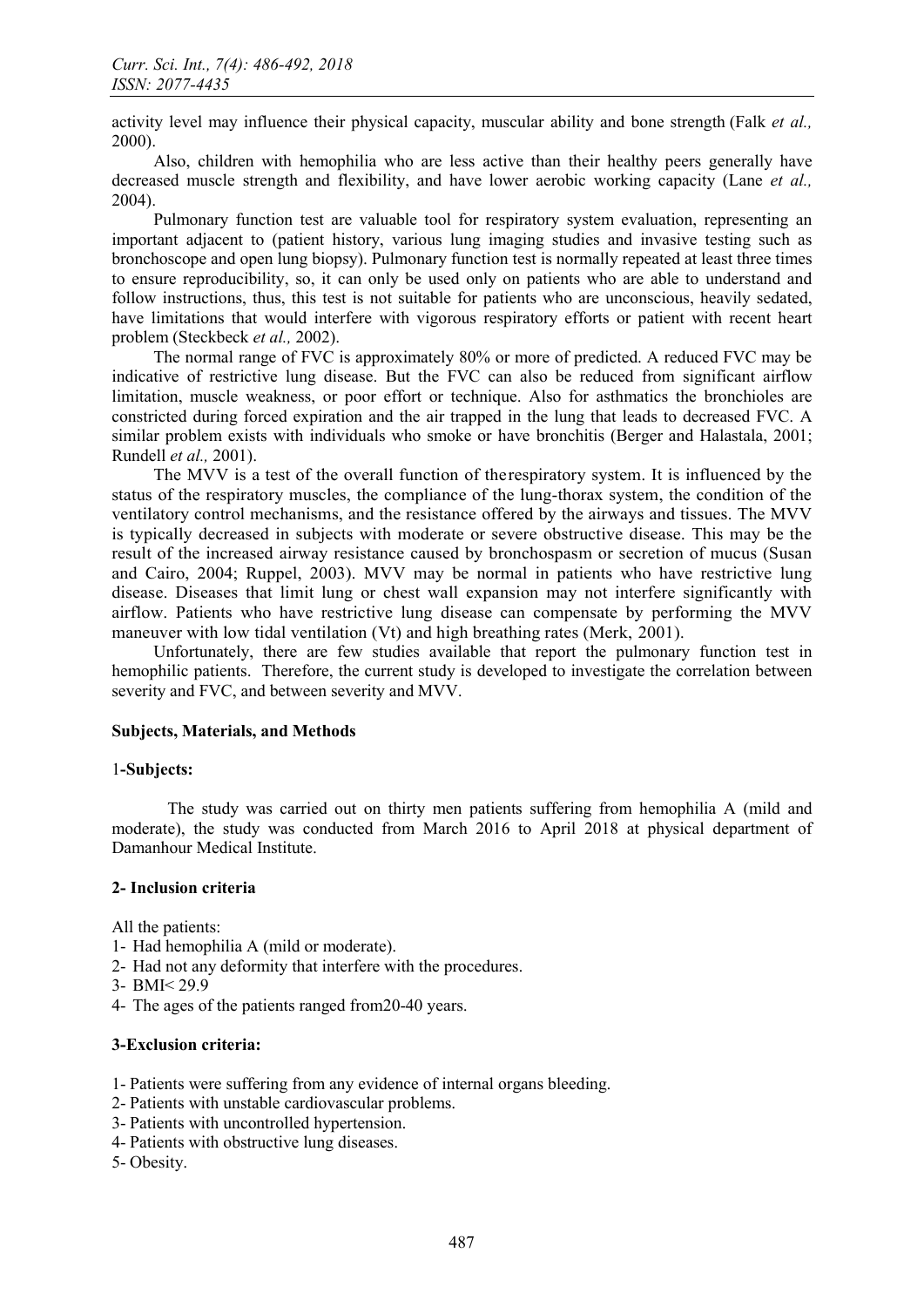### Ethical consideration:

The procedure of the study was explained for every participant. All participants signed on consent form before the study procedures. The protocol of the study was approved by ethical commeitte, Faculty of physical therapy, Cairo University.

### Instrumentation & Materials:

### A - Evaluation equipments:

### *1-spirometric assessment:*

Spirometry was used for ventilatory function test which quantitatively determined the following ventilatory parameters:

-Forced vital capacity (FVC).

-Maximum voluntary ventilation (MVV).

It was carried out in the sitting position using the spirometer.

### Methods

### A-Evaluation procedures:

### *Weight and height:*

The evaluation procedure had been done for all patients. Body mass index (BMI) was calculated according to the following

BMI= Weight (kg) / Height<sup>2</sup> (m<sup>2</sup>).

### Ventilatory function test:

The subject asked to remain sitting on chair and throughout the test with a nose clip that was tightly fitted to the nostrils so no air could escape during the test.

A mouthpiece was inserted into the turbine sensor by at least 0.5cm and then placed at least two centimeters into the subject's mouth.

### Subject preparation:

The subject was required to:

- 1- Not eat a heavy meal just before the test because a full stomach may prevent lungs from fully expanding.
- 2- Not perform any excess effort for 6 hours before the test.

3- Wear loose clothes that don't restrict breathing in any way.

Before starting the test a thorough explanation of the various command such as (take a deep breath) (blow all air out) (hold your breath) (breath naturally) was done for every subject individually in simple terms and demonstrated to him before doing its steps.

### Instrument Preparation:

The following steps were followed by the same therapist:

- 1- Connect the apparatus to the power and switch it on.
- 2- Calibaration of unit (only to be carried out with the first test of the day, after every significant temperature changes, or after changing the sensor).
- 3- Press new key to enter the patient data including age, sex, weight and height.
- 4- Place the disposable mouth piece in the sensor and press the function test key to select the forced vital capacity or the maximum voluntary ventilation according to the desired test.

### FVC maneuver:

The subject was asked to fill his lung as much as possible, the close his lips tightly around disposable mouth piece and then exhale as forcelly and completely as possible and blow all the air out.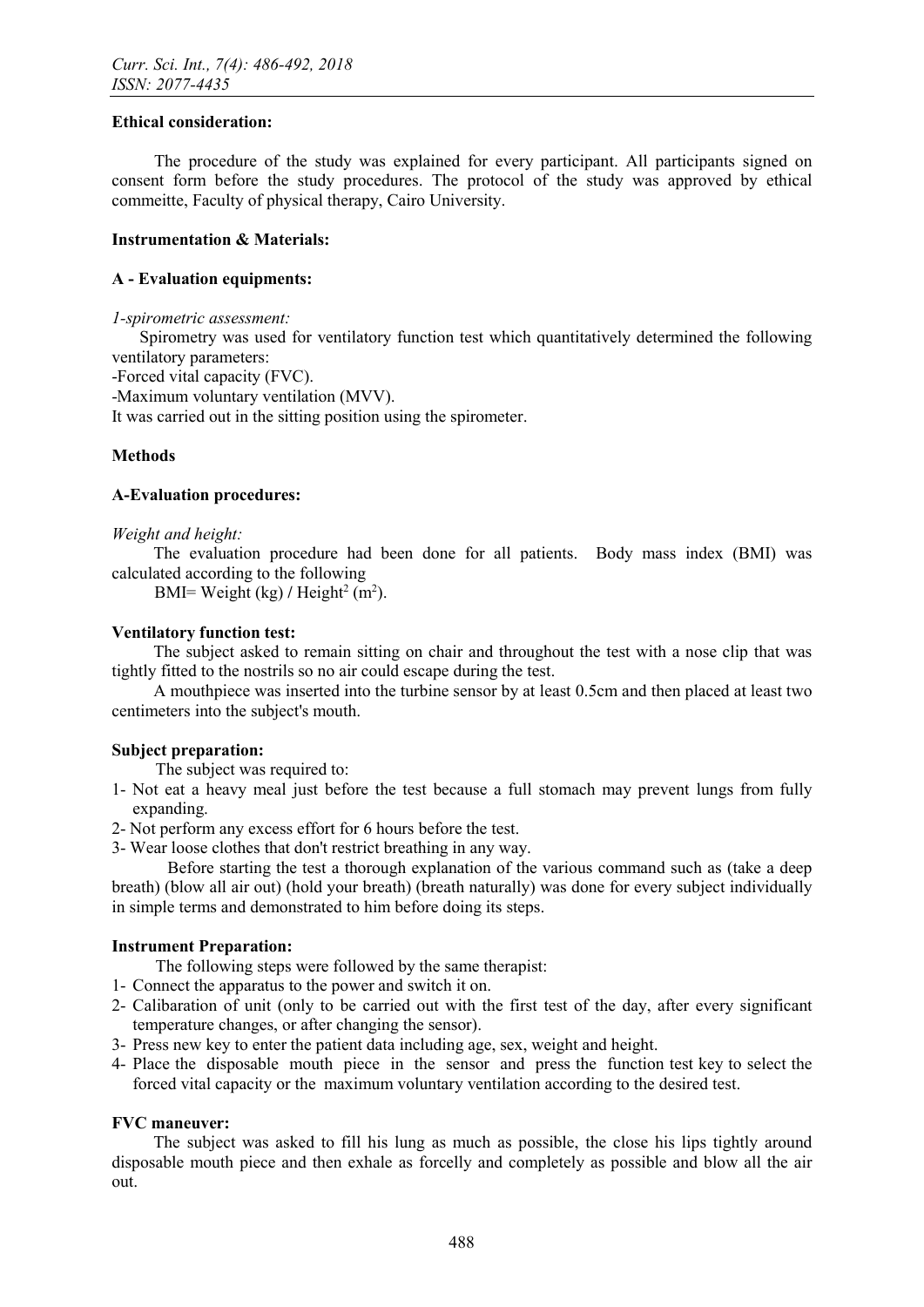Forced vital capacity (FVC) was obtained and recorded by the apparatus from such maneuver. Forced vital capacity (FVC) is the maximum amount of air that can be forcefully and rapidly exhaled after a deep breath (maximal inspiration) and measures approximately 5 liters for an adult male (Jones *et al.,* 2003).

### MVV maneuver:

It is the maximum air, which can be expired in a minute by deepest and fastest breathing. Normally equals 60:120 L/min for females and 80:160 L/min for males. It can never be normal in presence of lung disease. It requires the subject to breathe as maximally and rapidly as possible for 15 seconds (Chupp, 2001; Hughes & Pride, 2002).

The subject was asked to put a disposable mouth piece in his mouth tightly , inhale and exhale fully as completely ,as forced as possible for 12 seconds.

- Each maneuver was repeated for three successive times and the greatest reading was obtained and recorded.
- All the previous measures were recorded and stored then repeated again at the end of the study period.

### Statistical analysis

Statistical analysis was conducted using SPSS for windows, version 23 (SPSS, Inc., Chicago, IL). The Spearman product-moment correlation was used to determine the strength and direction of a linear relationship between Severity scale, FVC and MVV. The alpha level was set at 0.05.

### **Results**

The Spearman's rank-order correlation between (Severity scale and FVC) revealed that there was no correlation ( $p>0.05$ ). This means that change in the severity scale grades is not consistent with change in FVC. As well as, there was no correlation (p>0.05) between (Severity scale and MVV). This means that change in the severity scale grades is not consistent with change in MVV. (table 1 and fig1and 2).

Table 1: Correlations between Severity scale, FVC and MVV.

| <b>Severity scale</b> |                                            | <b>FVC</b> | MVV   |
|-----------------------|--------------------------------------------|------------|-------|
|                       | <b>Correlation Coefficient Spearman's)</b> | 0.008      | 0.157 |
|                       | p-value                                    | 0 996      | 0.407 |



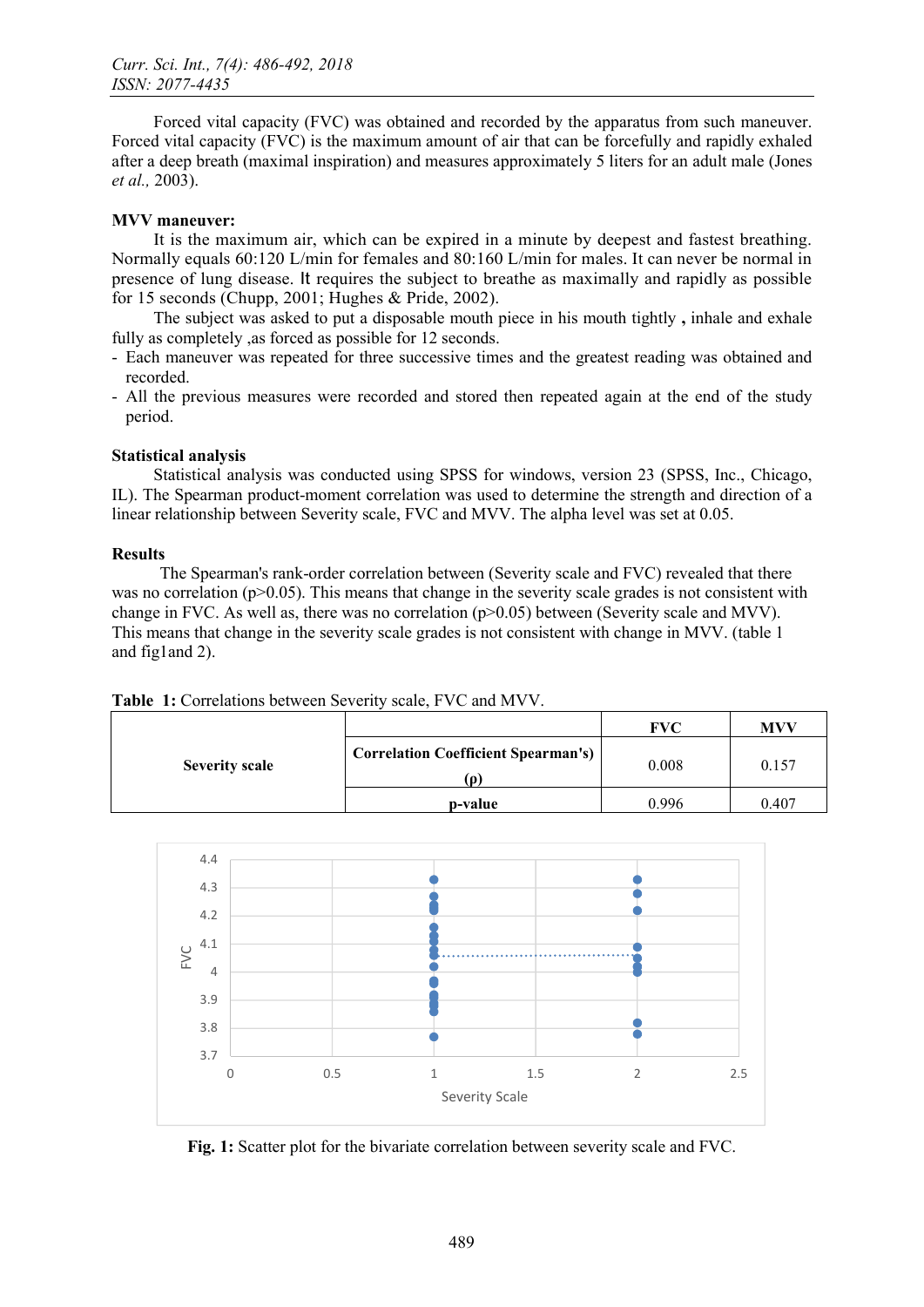

Fig. 2: Scatter plot for the bivariate correlation between severity scale and MVV.

#### **Discussion**

People with haemophilia still have decreased fitness and strength compared with age-matched individuals without haemophilia (Falk *et al., 2005).*

Physical fitness is a dynamic physical state comprising cardiovascular /pulmonary endurance; muscle strength, power, endurance, and flexibility; relaxation; and body composition that allows optimal and efficient performance of daily and leisure activities (APTA, 2009).

The inspiratory muscles, including the diaphragm, are morphologically and functionally skeletal muscles and therefore should respond to training in the same way as would any locomotor muscle if an appropriate physiological load is applied (Kraemer *et al.,* 2002).

A comparison of assessed movement behaviour of hemophilic adults on prophylactic treatment with healthy adults was done by Timmer *et al.* (2018) and he found that In absolute hours, adults with severe haemophilia spent more time sitting and standing and were less physically active (walking and running) than healthy adults.

The pulmonary capacity of the individual is related to the body structure of the people as well as the oxygen need of the sports branch performed. The respiratory systems of the people who have trained adequately adapt to the increasing oxygen need during the exercise rapidly (Taşgın and Dönmez, 2009).

The current study revealed no correlation between severity of hemophilia and ventilatory function. This means that the 2 grades of hemophilia don't affect ventilatory function. The current study has some limitations a larger sample size is warranted. The inclusion of sever grade is also recommended in future researches.

#### Conclusion:

We can conclude that there are no correlation between (severity and FVC) , and between (severity and MVV).

Financial support and sponsorship:

Nil.

Conflicts of interest:

There are no conflicts of interest.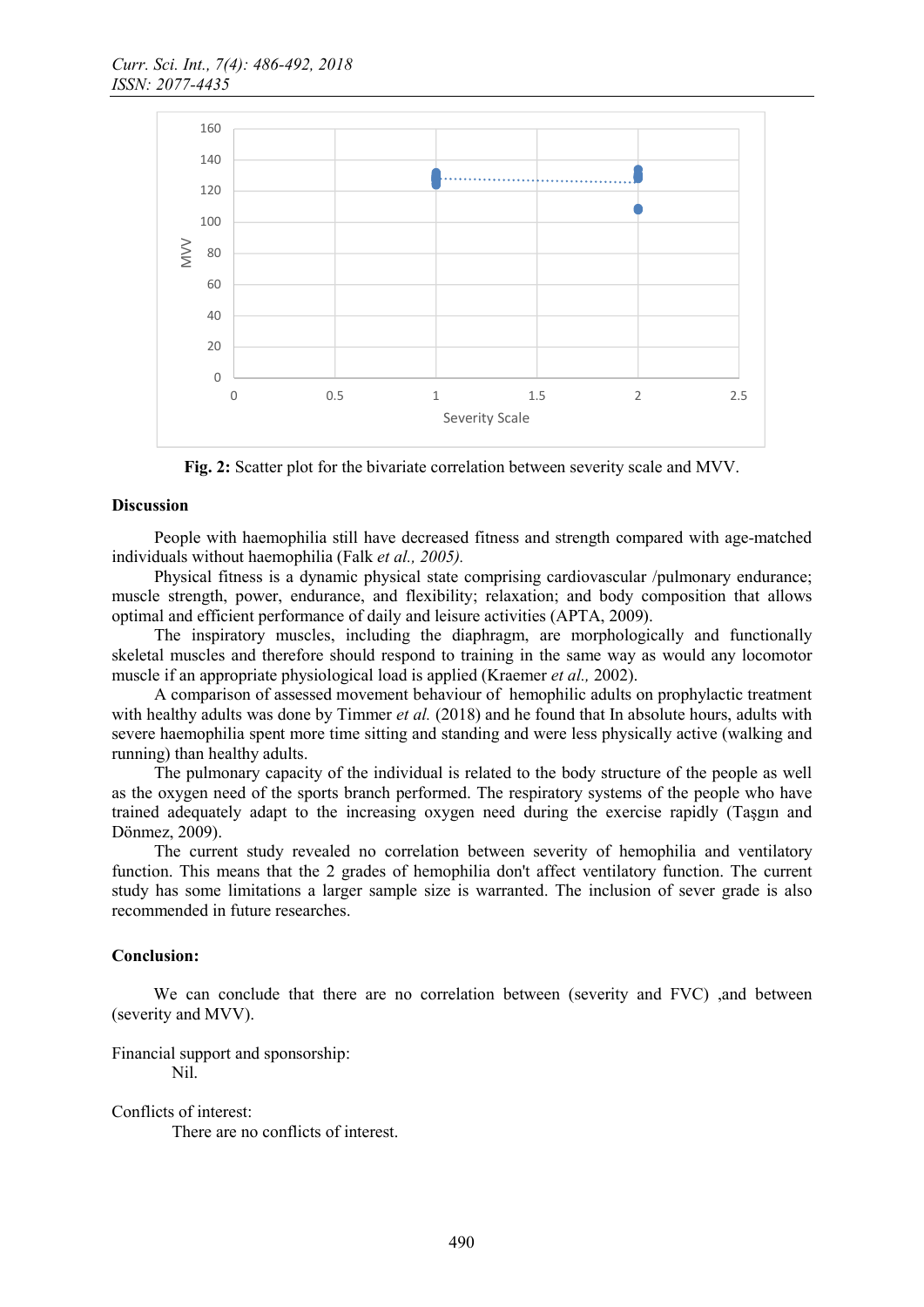### Reference

- APTA, 2009. Physical Fitness, Wellness, and Health Definitions [BOD Y03-06-16391. from APTA website: [www.apta.org/AM/Template.cfni](http://www.apta.org/AM/Template.cfni) Section=Info for Managers & TEMI'LATE =/CM/ Content Display. cfm &CONTENTID=26545.
- Berger, A. and M. Halastala, 2001. Physiology of respiration 1<sup>st</sup> ed, Oxford University, chap (1-2): Pp.10-25
- Chatham, K., J. Baldwin and H. Griffiths, *et al.,* 1999. Inspiratory muscle training improves shuttle run performance in healthy. Physiotherapy,12:676–683.
- Chupp, 2001. Hypertension and Diabetes mellitus. chap (4): Philadelphia, Solney: Pp. 565-575.
- Falk, B., S. Portal and R. Tiktinsky, 2005. Bone properties and muscle strength of young haemophilia patients. Haemophilia, 11: 380-6.
- Falk, B., S. Portal, R. Tiktinsky, Y. Weinstein, N. Constantini and U. Martinowitz, 2000. "Anaerobic power and muscle strength m young hemophilia patients". Med Sci. Sports Exerc, 32: 52-7.
- Fleg, J.L., I.L. Pina and G.J. Balady, 2000. Assessment of functional capacity in clinical and research applications: an advisory from the Committee on Exercise, Rehabilitation, and Prevention, Council on Clinical Cardiology, American Heart Association. Circulation. 102: 1591-1597.
- Hamed, S. and K. Fathy, 2015. Ventilatory Function Response to Selected Swimming Program in Hemophilic Children Med. J. Cairo Univ., 83(1): 459-462.
- Hughes J. and N. Pride, 2002. Physiological principles and clinical applications. London WD Saunders Co.: Pp.140-145
- Jones A., E. Dean and C. Chow, 2003. Comparison of the oxygen cost of breathing exercise and spontaneous breathing in patients with stable chronic obstructive pulmonary disease. Phys Ther., 83(5): 424-31.
- Kasper, C., 2000. Protocol for treatment of hemophilia and von willebrand disease" hemophilia of Georgia and USA. Hemophilia, 6, (suppl. 1), 84-93.
- Kraemer, W., K. Adams and E. Cararelli, *et al.,* 2002. American College of Sports Medicine position stand: progressive models in resistance training for healthy adults. Med Sci. Sports Exerc., 34:364–380.
- Lane, H., M. Audet, S. Herman-Hilker, S. Houghton, 2004. Physical therapy in bleeding disorders. New York: NY, National Hemophilia Foundation.
- Merck, 2001. Pulmonary disorders and pulmonary function testing, white house station USA. The Merck Manual of Diagnosis and Therapy J, 20(5): 5-7.
- Rundell, K., W. Mayers and L. Szmedral, 2001. Self-reported symptoms and exercise induced Asthma in the Eliteathlet. Med Sci. sports Ex*.,* 33(2): 208-213.
- Ruppel, G., 2003. Spirometery and Related Testes". Manual of Pulmonary Function Testing.  $Ch(2)$ . 8<sup>th</sup> ed. Philadelphia, PA, USA: Pp.40- 42.
- Soucie, J., B. Evatt and D. Jakson, 2005. Occurrence of hemophilia in the United States. Am J Hematol., 59:288-294.
- Srivastava, A., 2005. Guidelines for the management of hemophilia. world federation of hemophilia. Available at: http://www.wfh.org/2/ docs/Publication/Diagnosis and Treatment/ Guidelines Mng hemophilia. Pdf.
- Steckbeck, F., 2002. Pulmonary functions with surgeries. Delivering Ward Class Heart Care. Hershey Cardiovascular Medical Center. Sept., 26-8.
- Susan, P. and J. Cairo, 2004. Respiratory Care and Equipment, chap (8) "Assessment of pulmonary functions" *ih* ed. Mosby: Pp. 217-231.
- Taşgın, E. and N. Dönmez, 2009. Effect on respiratory parameters of exercise programmers which are applied children between 10 to 16. Selçuk Unı J Phy Edu Sport Sci., 11: 13-16.
- Tiktinsky, R., B. Falk, M. Heim and U. Martinovitz, 2002. The effect of resistance training on the frequency of bleeding in haemophilia patients: a pilot study. Haemophilia, 8: 22–7.
- Timmer, M.A., M.F. Pisters, P. de Kleijn, R.A. de Bie, R.E.G. Schutgens and C. Veenhof, 2018. Haemophilia, 24(3):445-451.